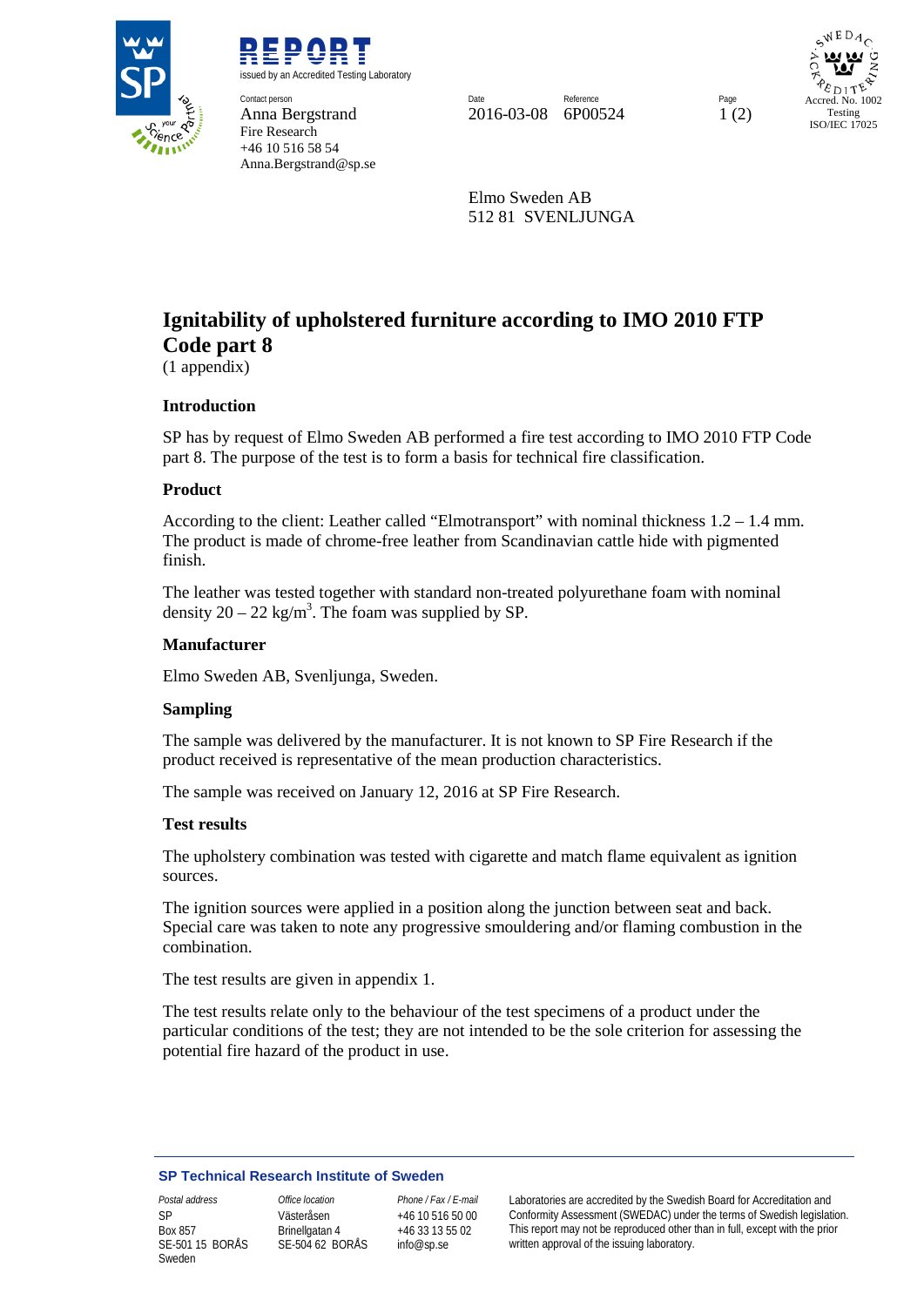



# **Criteria**

Section 3 in IMO 2010 FTP Code part 8, describing "Performance criteria" with regards to "Progressive smouldering" and "Flaming ignition".

#### **Assessment**

The tested upholstered furniture combination meets the technical fire requirements according to IMO 2010 FTP Code part 8.

## **Deviation from standard**

The test was performed on a test rig according to EN 1021-1:2006. This test rig is identical to the test rig in IMO 2010 FTP Code part 8 except for an extra plate at the end of the outer parts of the back and seat. This helps the filling from slipping and improves the repeatability of the test standard. This deviation was considered as having no influence on the test results (except for the better).

The gas used in the gas flame test was butane. The standard specifies the use of propane (95% purity). The two gas species are however deemed to be equivalent and this deviation is assessed not to have an impact on the test results.

## **SP Technical Research Institute of Sweden Fire Research - Fire Dynamics**

Performed by Examined by

Anna Bergstrand Per Thureson

Signed by: Anna Bergstrand<br>Reason: I am the author of this document<br>Date & Time: 2016-03-08 11:15:06 +01:00  $\frac{1}{2}$   $\frac{1}{2}$   $\frac{1}{2}$   $\frac{1}{2}$   $\frac{1}{2}$   $\frac{1}{2}$   $\frac{1}{2}$   $\frac{1}{2}$   $\frac{1}{2}$   $\frac{1}{2}$   $\frac{1}{2}$   $\frac{1}{2}$   $\frac{1}{2}$   $\frac{1}{2}$   $\frac{1}{2}$   $\frac{1}{2}$   $\frac{1}{2}$   $\frac{1}{2}$   $\frac{1}{2}$   $\frac{1}{2}$   $\frac{1}{2}$   $\frac{1}{2}$ 

Signed by: Per Thureson<br>Reason: I have reviewed this document<br>Date & Time: 2016-03-08 10:56:52 +01:00

## **Appendix**

1. Test results – IMO 2010 FTP Code part 8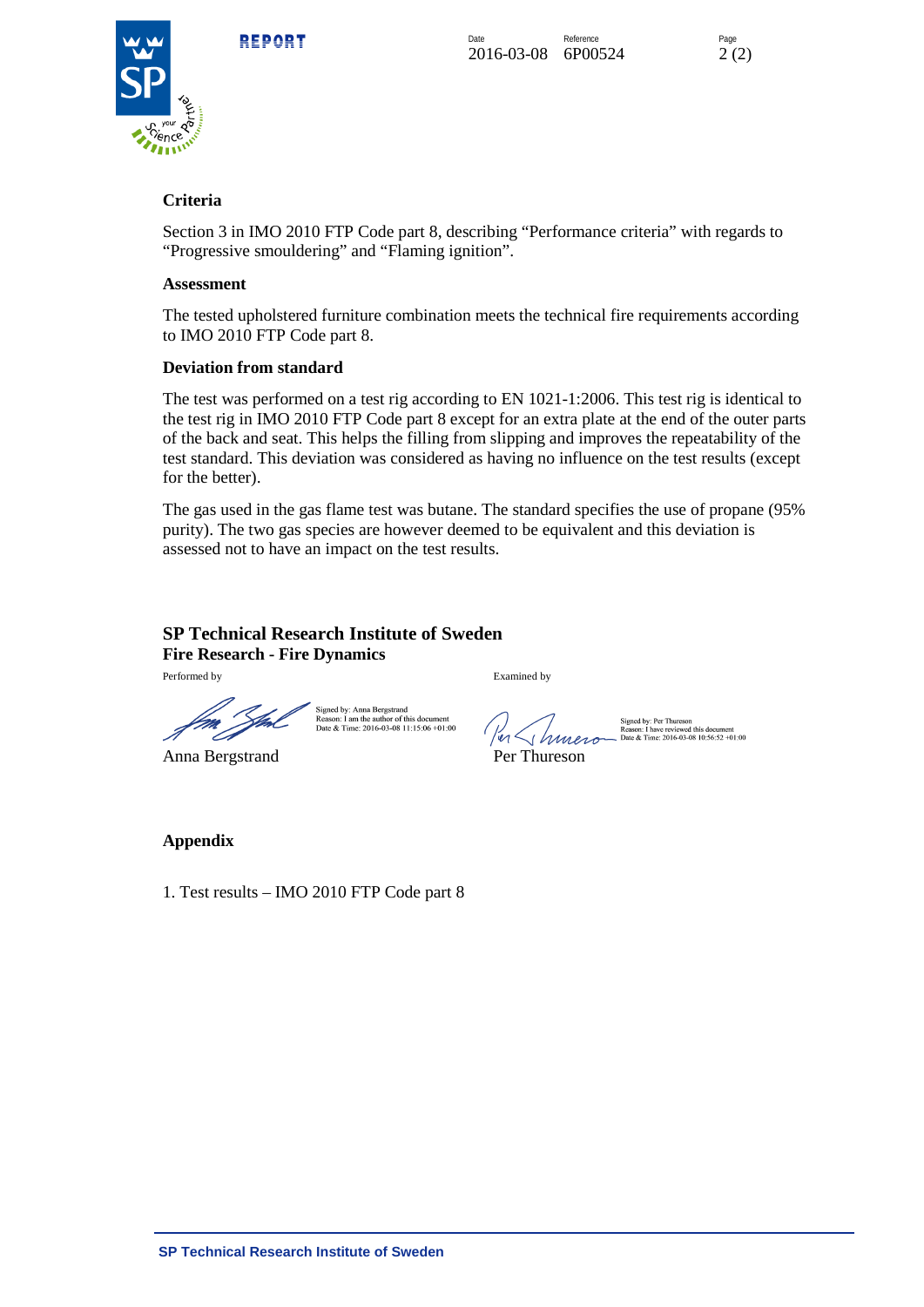



Appendix 1

# **Test results – IMO 2010 FTP Code part 8**

# **Product**

According to the client: Leather called "Elmotransport" with nominal thickness 1.2 – 1.4 mm. The product is made of chrome-free leather from Scandinavian cattle hide with pigmented finish. The product has a black colour.

The leather was tested together with standard non-treated polyurethane foam with nominal density  $20 - 22$  kg/m<sup>3</sup>. The foam was supplied by SP.

# **Test specimen**

The upholstered furniture had the dimensions 450 mm x 300 mm 75 mm and 450 mm x 150 mm 75 mm.

## **Observations, ignition source cigarette**

## **Table 1. Observations during the cigarette tests.**

|           | 2         |
|-----------|-----------|
| 00:00     | 00:00     |
| _*        | _*        |
| _*        | _*        |
| $03:31**$ | $03:37**$ |
| 60:00     | 60:00     |
|           |           |

\* Ignition/Flaming ignition of the materials was not observed.

The cigarette died out before smouldering its whole length.

## **Observations after the fire test**

No progressive smouldering or flaming occurred within the 60 minute test time (non-ignition).

## **Observations, ignition source small flame**

| Table 2. Observations during the match flame tests.                                              |           |           |
|--------------------------------------------------------------------------------------------------|-----------|-----------|
|                                                                                                  | Test no 1 | Test no 2 |
| The ignition source was applied in a position along the<br>junction between seat and back, min:s | 00:00     | 00:00     |
| Cover ignited, min:s                                                                             | _*        | _*        |
| Filling ignited, min:s                                                                           | _*        | _*        |
| The ignition source was removed, min:s                                                           | 00:20     | 00:20     |
| After flame time, min:s                                                                          | 60:00     | 60:00     |
| .<br>$\sim$ $\sim$<br>$\sim$ $\sim$                                                              |           |           |

\* Ignition/Flaming ignition of the materials was not observed.